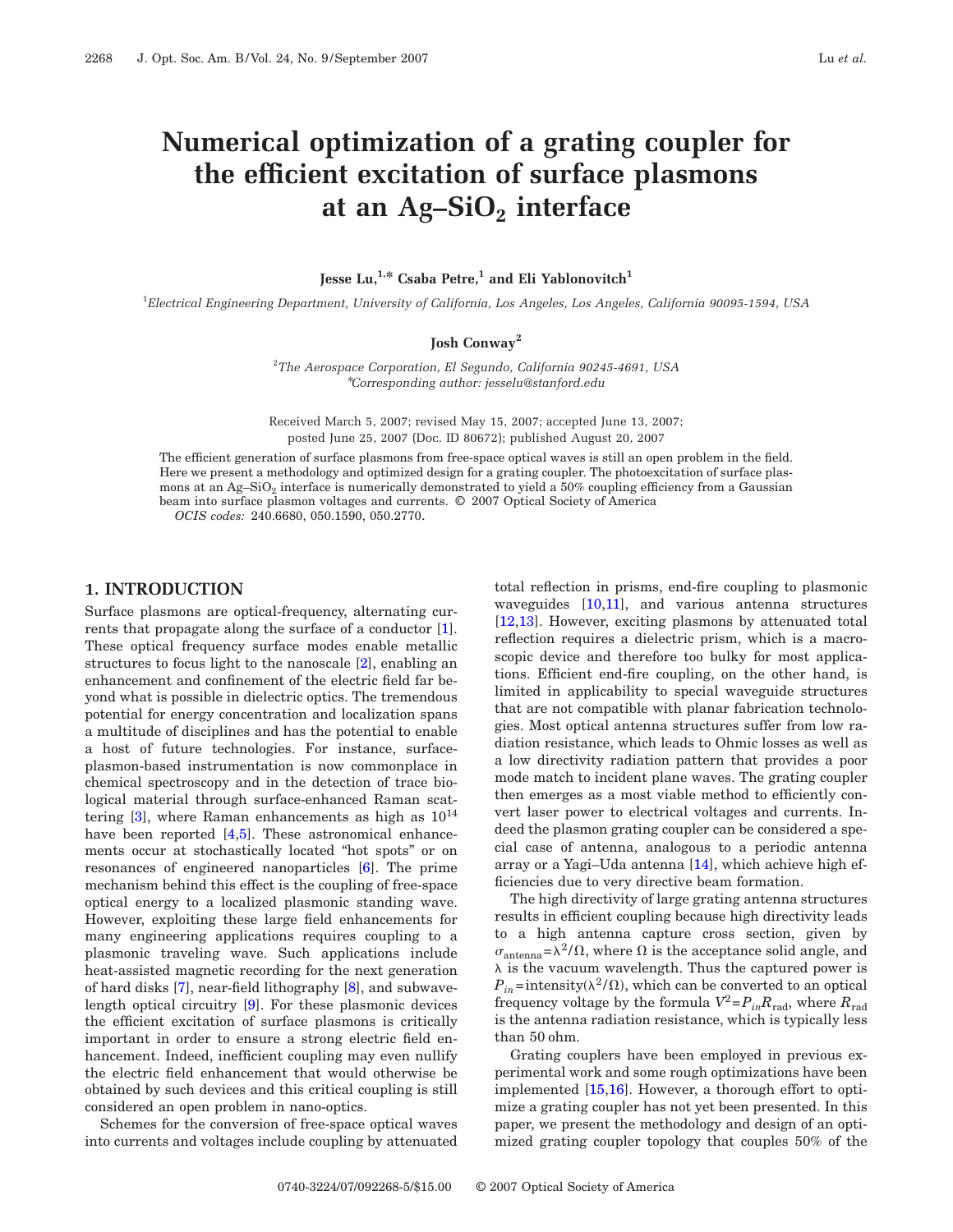energy from a 476 nm free-space wavelength incident optical beam into the surface plasmon mode at an  $Ag-SiO<sub>2</sub>$ interface.

# **2. MATHEMATICAL FRAMEWORK**

The design space of the grating was limited to a onedimensional array of rectangular grooves of uniform depth at an  $Ag-SiO<sub>2</sub>$  interface (Fig. [1\)](#page-1-0). The dielectric constants corresponding to a free-space wavelength of 476 nm were *r*=−7.06+*i*0.27 and *r*=2.25, for Ag and  $SiO<sub>2</sub>$ , respectively [\[2\]](#page-3-1). The imaginary part of the permittivity of Ag was included to take into account resistive losses in Ag. The input beam was chosen to be of a Gaussian profile with a FWHM diameter of  $1 \mu m$  and incident on the grating at a 45° angle. Additionally, we chose to couple contradirectionally to the surface plasmon mode in order to eliminate all diffraction orders, leaving only the specular reflection to be suppressed, and allowing all the remaining power to be transferred into optical-frequency surface currents (Fig. [2\)](#page-1-1).

It should be noted that we chose an input beam of relatively small diameter,  $1 \mu m$ . Although a broad area beam might couple more efficiently to surface plasmons, as in the Kretschmann configuration, for example, our goal was for the plasmons to arrive efficiently at a given point along the metallic surface and then to be used for focusing, local heating, nonlinear optics, or some other local purpose. If a large diameter input beam had been used, most of the energy would have been lost in traversing the diameter of the beam because of a short surface plasmon propagation length of 2.37  $\mu$ m. For this reason, the input beam diameter was chosen to be rather small, and in the end a FWHM of  $1 \mu m$  produced an optimally efficient grating.

Numerical simulations were obtained using COMSOL, a finite-element-method (FEM) solver, concentrating on the transverse magnetic (TM) mode. Perfectly matched layers, where the imaginary parts of the permittivity and permeability increase as a cubic power, were used as absorbing boundaries [\[2\]](#page-3-1). Computational instabilities associated with the sharp corners on the grating were avoided by convolving a square-tooth topology with a Gaussian function of standard deviation 1 nm.

We defined the efficiency of the grating coupler as the total power of the coupled surface plasmon as it exited the grating divided by the total power of the input beam. The power of the coupled surface plasmon was first computed several micrometers away from the nearest edge of the

<span id="page-1-0"></span>

Fig. 1. An input beam with a Gaussian profile strikes the grating at 45° off incidence and is coupled contradirectionally into the surface plasmon mode.

<span id="page-1-1"></span>

Fig. 2. Wave-vector diagram illustrating how a  $(-1)$  grating wave vector is added to the parallel component of the wavevector of the incident beam in order to match the wave vector of the contradirectionally propagating surface plasmon mode −*ksp*-. The advantage of coupling contradirectionally is that only the specular reflection order  $(+0)$  needs to be suppressed.

grating by integrating the value of the Poynting vector along a line perpendicular to the  $Ag-SiO<sub>2</sub>$  interface; the power in the plasmon wave at the grating edge was then calculated using the known decay length of the surface plasmon. It was specifically this coupled plasmon power calculated at the edge of the grating that was employed in the efficiency calculation. The power in the input beam was computed by simply integrating for the Poynting vector over the cross section of the beam. For this input power calculation Ag was replaced with appropriate absorbing boundaries in order to eliminate backscattering.

#### **3. PROBLEM CHALLENGE**

From a mathematical standpoint, converging on an optimal grating topology is nontrivial. This is because of both the size and complexity of the optimization space.

The expansiveness of the optimization space can be grasped when one considers that a reasonably efficient topology must be the result of an 18-parameter optimization, at the very least. One arrives at this minimum number of parameters by first considering that the cross section of the beam requires approximately nine grooves for correct wave vector matching [\[1\]](#page-3-0). This corresponded to a daunting 18-parameter optimization since each groove must be characterized by at least its width and spacing. This overly large optimization space rendered brute force search and other direct search algorithms [\[17\]](#page-4-7) completely ineffective in finding a meaningful optimum.

In addition to the expansiveness of the optimization space, the unavoidable presence of multipath interference in electromagnetic wave problems further exacerbated the task of mathematically searching for an optimum. Owing to the multipath interference, we found that the optimization space was studded with numerous local optima. The situation was analogous to that of laser speckle, where although there is a global maximum at the center where the laser light is most intense, there also exist numerous local maxima known as speckle surrounding the center. It is therefore impossible for traditional numerical methods such as steepest descent or simplex optimization methods, which converge on local optima, to arrive at the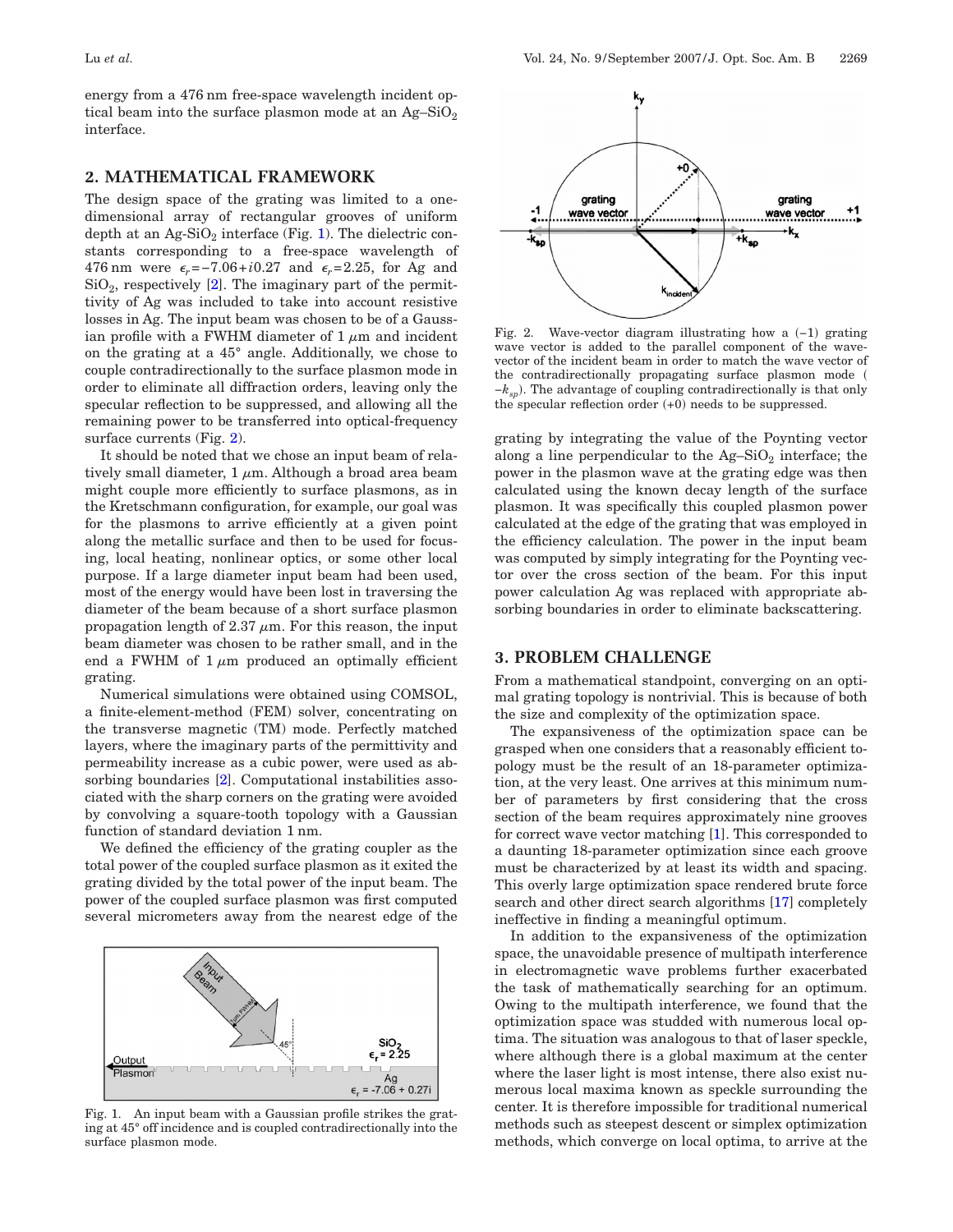global optimum unless by a fortuitous starting point in the immediate vicinity of the global optimum.

The conclusion of these two observations is that one can arrive at an optimal topology only if one has an initial topology that is already quite close to the optimum. The crux of the problem is therefore in the successful selection of such an already efficient initial topology.

## **4. METHODOLOGY**

To determine a near-optimal initial topology, a hierarchal optimization method was used that was repeated over a range of input beam angles, input beam widths, and groove depths. First, we started with a grating consisting of a single groove with strong coupling characteristics placed at the edge of the space where the grating was to be constructed, opposite the edge from which the surface plasmon would exit the grating. Subsequent grooves were then placed approximately one grating period away by performing a two-parameter search that determined the most efficient width and position for such a groove, under the condition that previously placed grooves remained fixed. Additional grooves were added sequentially in this way until the efficiency of the grating could no longer be improved. Note that the grating design was completely deterministic after the initial placement of the first groove, since the successive two-parameter groove optimization that was used was deterministic as well.

<span id="page-2-0"></span>Having produced a reasonably efficient design, the width and position of each groove was adjusted individually, starting from the rearmost groove and then moving forward, using the same two-parameter search as in the

The two-parameter search for each successive groove consisted of calculating the efficiency of the grating while varying the location and width of each groove over some range of values and then selecting the most efficient configuration. However, individually determining the efficiency of every configuration by numerical simulation was overly tedious computationally. To make the search many times faster, we modeled the grating as a transmission line studded with scattering centers [\[18\]](#page-4-8). This was accomplished by using numerical simulation to tabulate the scattering parameters of individual grooves of varied widths and then predicting the strength of the output plasmon wave by using a simple transfer matrix method [\[19\]](#page-4-9).

## **5. RESULTS**

The final grating coupled 50% of the energy from the input beam into the surface plasmon mode (Fig. [3\)](#page-2-0). Its final optimized structure consisted of a 14-element grating with a groove depth of 50 nm. The average center-tocenter spacing between grooves was 184 nm, slightly larger than the expected value of 165 nm dictated by wave-vector matching [\[1\]](#page-3-0).

Also, the groove width of the optimized grating decreased monotonically from 101 to 18 nm from the rear to the front of the grating, which was precisely dictated by the need to match the Gaussian profile of the input beam. To elucidate this further we consider the time-reverse



Fig. 3. The optimized grating. (a) Finite-element-method simulation of the TM magnetic field. (b) Close-up of a groove showing the slight rounding of the corners needed to stabilize the FEM simulation. (c) Diagram of the widths and center-to-center separation distances of the grooves that form the grating.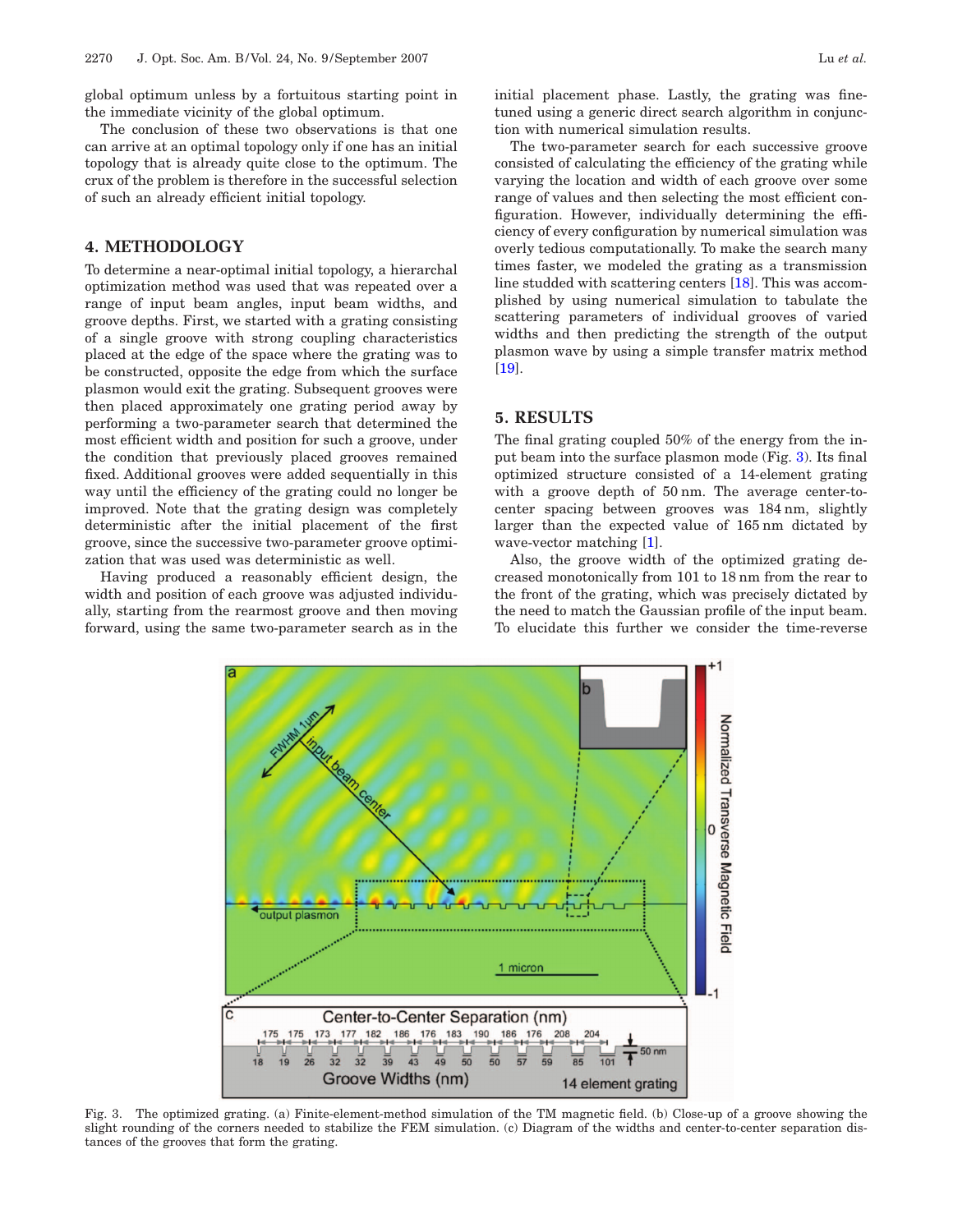<span id="page-3-9"></span>

Fig. 4. The diameter of the input beam can be varied substantially without significantly decreasing the efficiency of the grating.

case where the plasmon propagates to the right, strikes the front of the grating, and then is coupled to free-space radiation. In this case, one would expect the front of the grating to be composed of weak scattering centers and the middle of the grating to be composed of stronger scattering centers in order to produce a beam with a Gaussian profile, since such a beam's energy is concentrated toward its center. However, toward the rear of the grating, even stronger scattering centers are needed, since the strength of the incoming surface plasmon has also decreased substantially as well. Thus the rearmost grooves, in order to produce the desired Gaussian profile, must do their best to scatter all the remaining surface plasmon mode energy.

To validate our optimized grating, its robustness to small topological changes was calculated. To this end we found that the width of any individual groove could be varied by up to 5 nm without incurring the loss of more than 5% efficiency. The location of any individual groove could be shifted by 10 nm and the depth of the grating could also be varied by 5 nm without losing more than 5% efficiency as well. Also, we found that the use of a Gaussian apodization function with a standard deviation either twice or half that of the original would not result in a loss of more than 5% efficiency either. These robustness calculations confirmed that our topology was indeed a valid, physical optimum, and not a mere computational artifact.

<span id="page-3-10"></span>The sensitivity of the grating to changes in the width, alignment, and angle of the incoming beam was also cal-



Fig. 5. The efficiency of the optimized grating decreases rapidly with even small variations in the angle of the incident beam. This is expected due to the high directivity of the grating coupler acting as an antenna array.

culated. Figure [4](#page-3-9) shows that the grating was relatively insensitive to the diameter of the beam in that the grating remained more than 45% efficient whether the beam width was narrowed to 0.6  $\mu$ m or widened to 1.3  $\mu$ m. In addition to being insensitive to the width of the beam, we found that the grating was also insensitive to the alignment of the beam since a shift of up to 200 nm in the center position of the beam would not result in an efficiency below 45%. Finally, because a grating is equivalent to a highly directive antenna array, we expected and found an extreme sensitivity to the incident beam angle. Figure [5](#page-3-10) shows that the beam angle could not deviate more than 2° if we wished to maintain an efficiency greater than 45%.

#### **6. CONCLUSION**

We have presented a grating coupler topology optimization that couples 50% of the energy from a 1  $\mu$ m diameter beam (FWHM) at  $\lambda = 476$  nm free-space wavelength, into surface currents and voltages at an  $Ag-SiO<sub>2</sub>$  interface. The angle of incidence was chosen to be 45°, and chosen to couple into the surface plasmon mode contradirectionally. We note the difficulty caused by multiple optimization parameters as well as multipath in electromagnetic optimization, and we present an optimization routine that overcomes these problems. Also, we show that our design approach is robust to topological variations as well as to significant changes in the beam diameter and alignment. We verify that the grating is highly directive, as expected.

### **ACKNOWLEDGMENT**

A portion of this work was performed as part of The Aerospace Corporation's Independent Research and Development Program.

#### <span id="page-3-0"></span>**REFERENCES**

- 1. H. Raether, *Surface Plasmons on Smooth and Rough Surfaces and on Gratings* (Springer-Verlag, 1988).
- <span id="page-3-1"></span>2. J. Conway, "Efficient optical coupling to the nanoscale," Ph.D. dissertation (University of California, Los Angeles, 2006)
- <span id="page-3-2"></span>3. J. Holoma "Present and future of surface plasmon resonance biosensors," Anal. Bioanal. Chem. **377**, 528–539 (2003).
- <span id="page-3-3"></span>4. S. Nie and S. R. Emory, "Probing single molecules and single nanoparticles by surface-enhanced Raman scattering," Science **275**, 1102–1106 (1997).
- <span id="page-3-4"></span>5. K. Kneipp, Y. Wang, H. Kneipp, L. T. Perelman, I. Itzkan, R. Dasari, and M. S. Feld, "Single molecule detection using surface-enhanced Raman scattering (SERS)," Phys. Rev. Lett. **78**, 1667–1670 (1997).
- <span id="page-3-5"></span>6. K. H. Su, S. Durant, J. M. Steele, Y. Xiong, C. Sun, and X. Zhang, "Raman enhancement factor of a single tunable nanoplasmonic resonator," J. Phys. Chem. B **110**, 3964–3968 (2006).
- <span id="page-3-6"></span>7. W. A. Challener, T. W. Mcdaniel, C. D. Mihalcea, K. R. Mountfield, K. Pelhos, and I. K. Sendur, "Light delivery techniques for heat-assisted magnetic recording," Jpn. J. Appl. Phys., Part 1 **42**, 981–988 (2003).
- <span id="page-3-7"></span>8. X. Luo and T. Ishihara, "Surface plasmon resonant interference nanolithography technique," Appl. Phys. Lett. **84**, 4780–4782 (2004).
- <span id="page-3-8"></span>9. S. I. Bozhevolnyi, V. S. Volkov, E. Devaux, J.-Y. Laluet, and T. W. Ebbesen, "Channel plasmon subwavelength